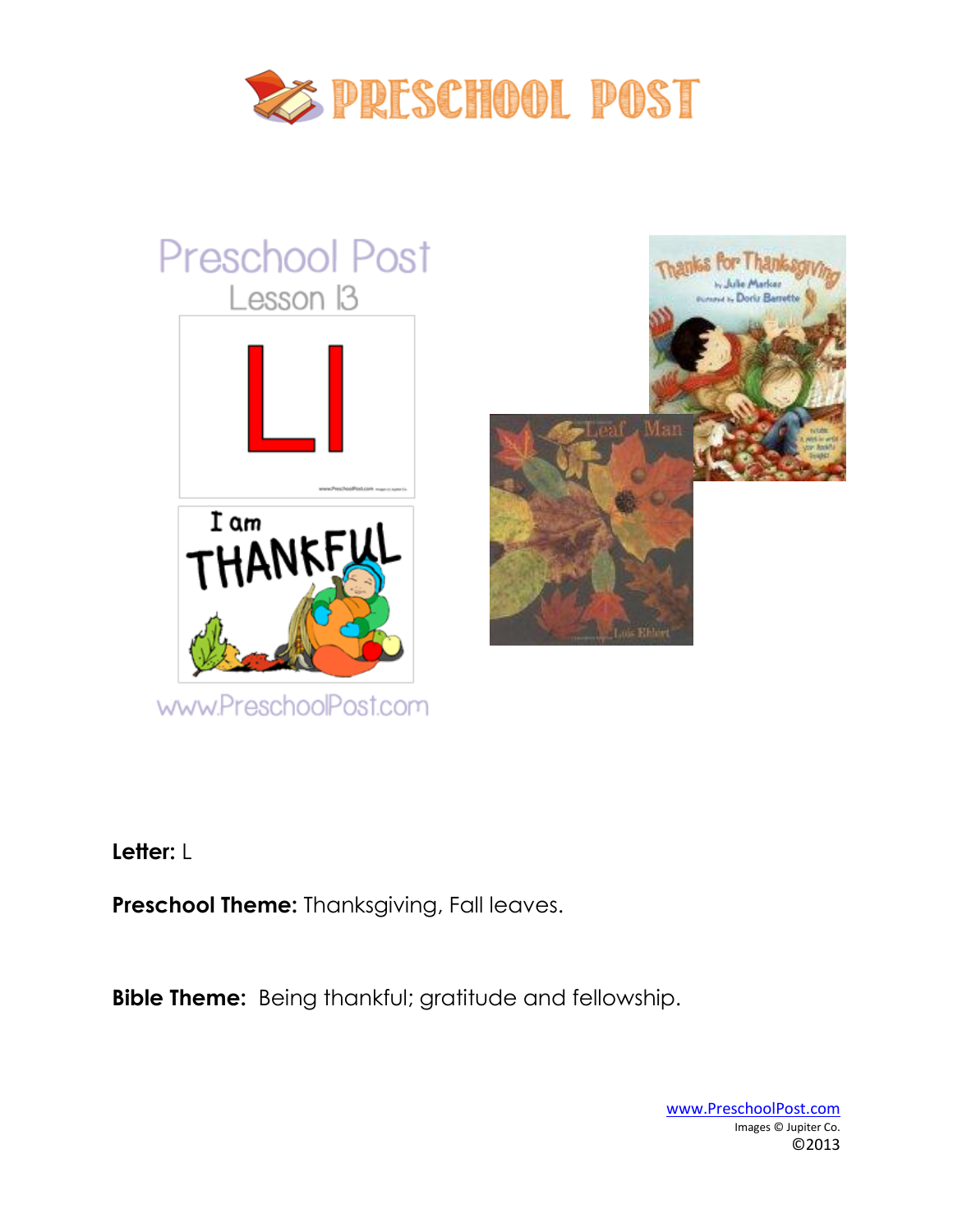

**Morning Circle:** Prepare a letter bag for this morning's circle time. Include [several "L" objects,](http://www.preschoolpost.com/NovemberThanksgiving.html) including a toy lizard, a lemon, a scrap of lace, and perhaps a toy ladybug or a picture of one. Fill the bottom of the bag with colorful autumn leaves but do not reveal them yet. Take the objects, one by one except for the leaves, from the bag and have the children guess the name of each one, and then ask them to identify and repeat the beginning sound of each. Show the children [the letter "L"](http://www.preschoolpost.com/NovemberThanksgiving.html) and repeat its sound together. Now take the letter bag and pour out some autumn leaves of varying colors. Ask the children to tell you what they are, then identify "leaves" as another "L" word. Take a few moments to talk with the children about the colorful Autumn leaves they have been experiencing lately, and pass around the leaves you brought in and let the children feel their waxy and rough texture, smell them, and compare and contrast the differences and similarities among them.

**Read**: [Leaf Man, by Lois Ehlert.](http://www.amazon.com/gp/product/0152053042/ref=as_li_ss_il?ie=UTF8&camp=1789&creative=390957&creativeASIN=0152053042&linkCode=as2&tag=christpreschp-20) Enjoy this adventure of blowing leaves, and imagine with the children the places those drifting leaves might wander. Use this opportunity to review some of the geographical concepts we have been studying this month. Use the directions of north, south, east, and west used in the story with a map of your town, state, or country, or even a globe, to show where the leaves in the story may have been blown.

#### **Music & Movement:**

[Leaf Rhyme:](http://www.preschoolpost.com/NovemberThanksgiving.html) (Play a relaxing tune in the background while you act out this rhyme with your children:)

Autumn leaves fall to the ground, (pretend to be leaves gently falling down) yellow, orange, green and brown.

They crunch, crunch, crunch, under my feet. (stomp feet as if walking through leaves)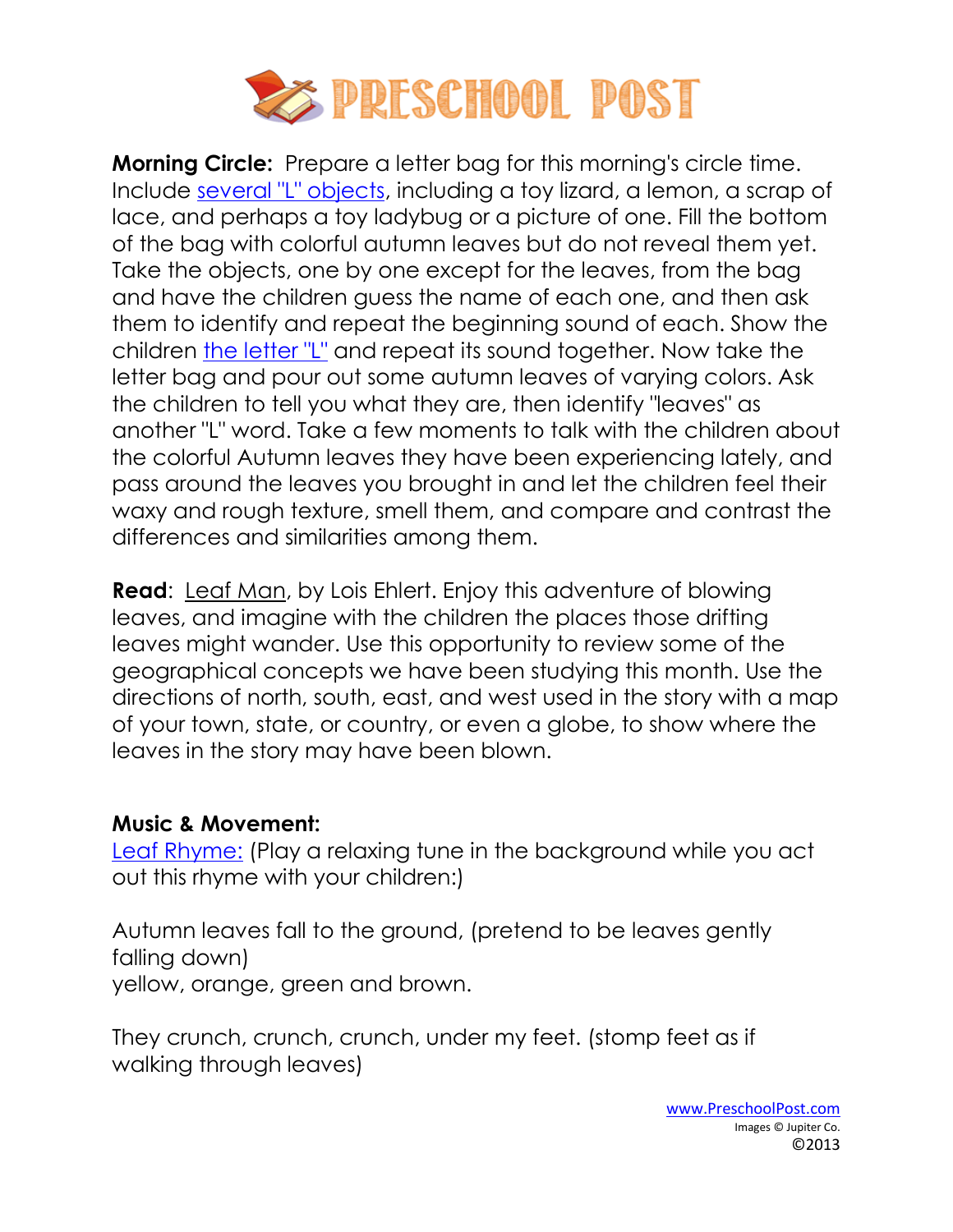

They sniff, sniff, sniff, smell really neat. (pretend to smell crushed leaves)

They twirl, twirl, twirl, down from the sky. (turn and twirl like twirling leaves)

They float,float, float away - goodbye! (gently "blow" around the room, like a drifting leaf)

Autumn leaves fall to the ground, (quietly drift down to a "sleeping" position)

yellow, orange, green and brown.

**Snack:** Leafy greens! Show the children a variety of leaves that we actually eat. You might show them cabbage, spinach, curly endive, rocket (arugula), celery leaves, bok choy, mint, basil, oregano, thyme, clover, romaine lettuce, etc. Take a moment to explore these various leaves, *without tasting them!* How do they smell, feel, look? Let your little ones have a garden salad for lunch, reflecting on how good God is to provide us with such a bounty from the earth! (Please be aware of any allergies your children may have! Be sure to tell the children never to eat anything they find in the wild; some leafy greens are poisonous!)

Alternately, if your plan on celebrating Thanksgiving with your preschoolers, incorporate garden foods into your Thanksgiving feast, focusing on what leaves the vegetables on your table may have had before they were prepared.

## **Centers:**

**1.** Leaf Symmetry. Prepare a table that shows symmetrical and asymmetrical leaves. Provide teacher guidance to explain the concepts of symmetry to the children. Provide [colorful templates](http://www.preschoolpost.com/NovemberThanksgiving.html) of half a leaf shape for the children to cut out. Show them how to fold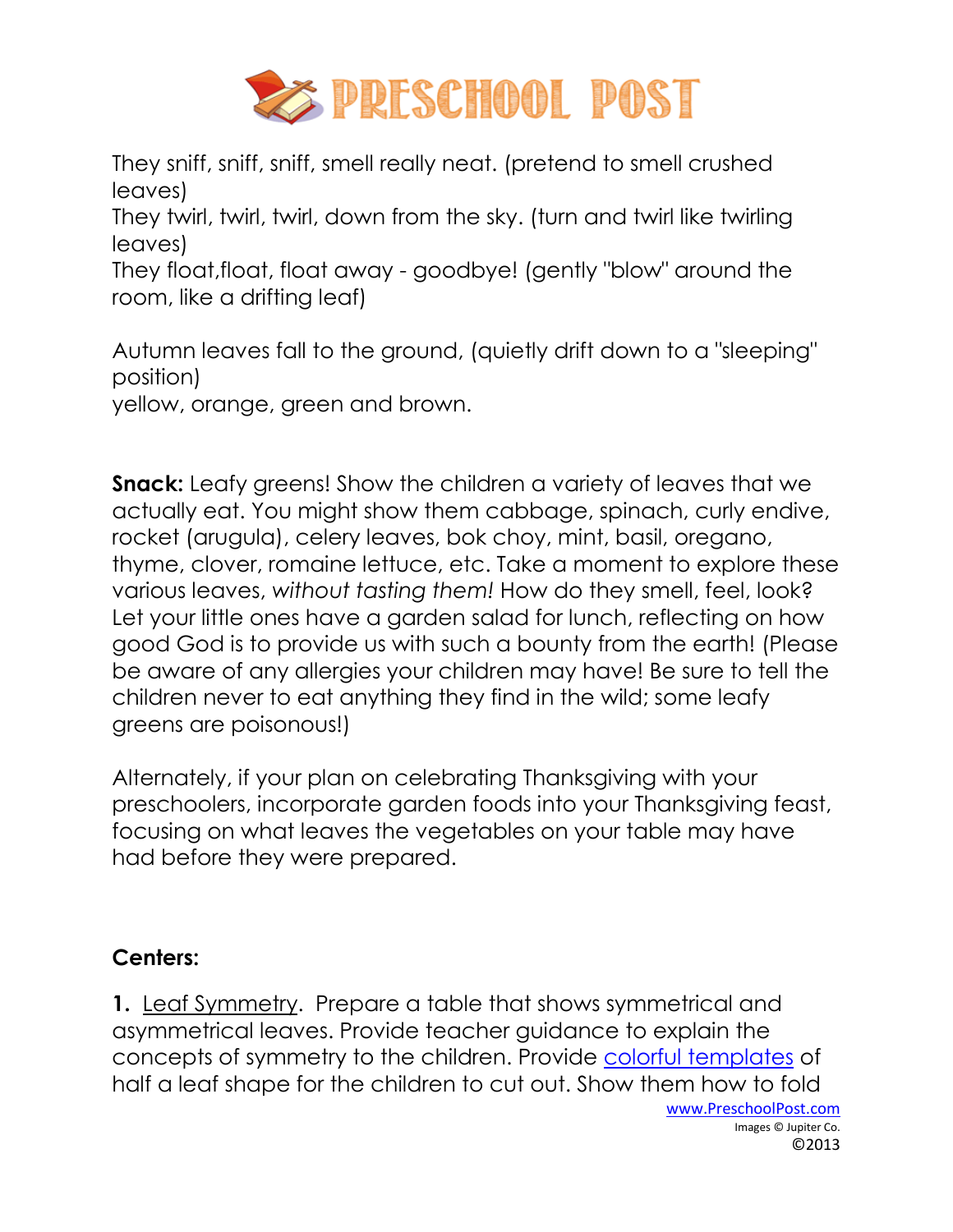

the paper along the line of symmetry, cut out the shape, then unfold the paper to reveal a whole leaf shape that is the same on both sides. Discuss the children's findings. Make lots of symmetrical leaves and hang them from the ceiling!

**2.** Leaf Rubbings and Sorting. Further develop the children's understanding of symmetry by letting them make leaf rubbings. Provide a selection of symmetrical and asymmetrical leaves. Let the children use plain white copy paper and the wide end of crayons to create an impression of the leaves they choose. Help the children sort their rubbings. Are they symmetrical or asymmetrical? Have the children sort the leaves they chose by color, shape, symmetry, etc.

**3.** Home Center. Provide an active "Thanksgiving kitchen" for your children. Pretend to be preparing for a feast. Let the children set a nice holiday table, complete with Thanksgiving tablecloths, centerpieces of pumpkins and gourds, and a paper turkey. Tell them they need to cook all the delicious dishes they can, and provide them with all the pots and pans, dishes and play food they will need for a perfect pretend Thanksgiving dinner.

## **Art Activity: Leaf People**

Provide large piles of leaves of all sorts, from colorful maple leaves to vegetable leaves to pine needle and acorns. Give each child a large piece of construction paper and some glue sticks and help them create their own leaf creatures, based upon their inspiration from today's story.



www.PreschoolPost.com Images © Jupiter Co. ©2013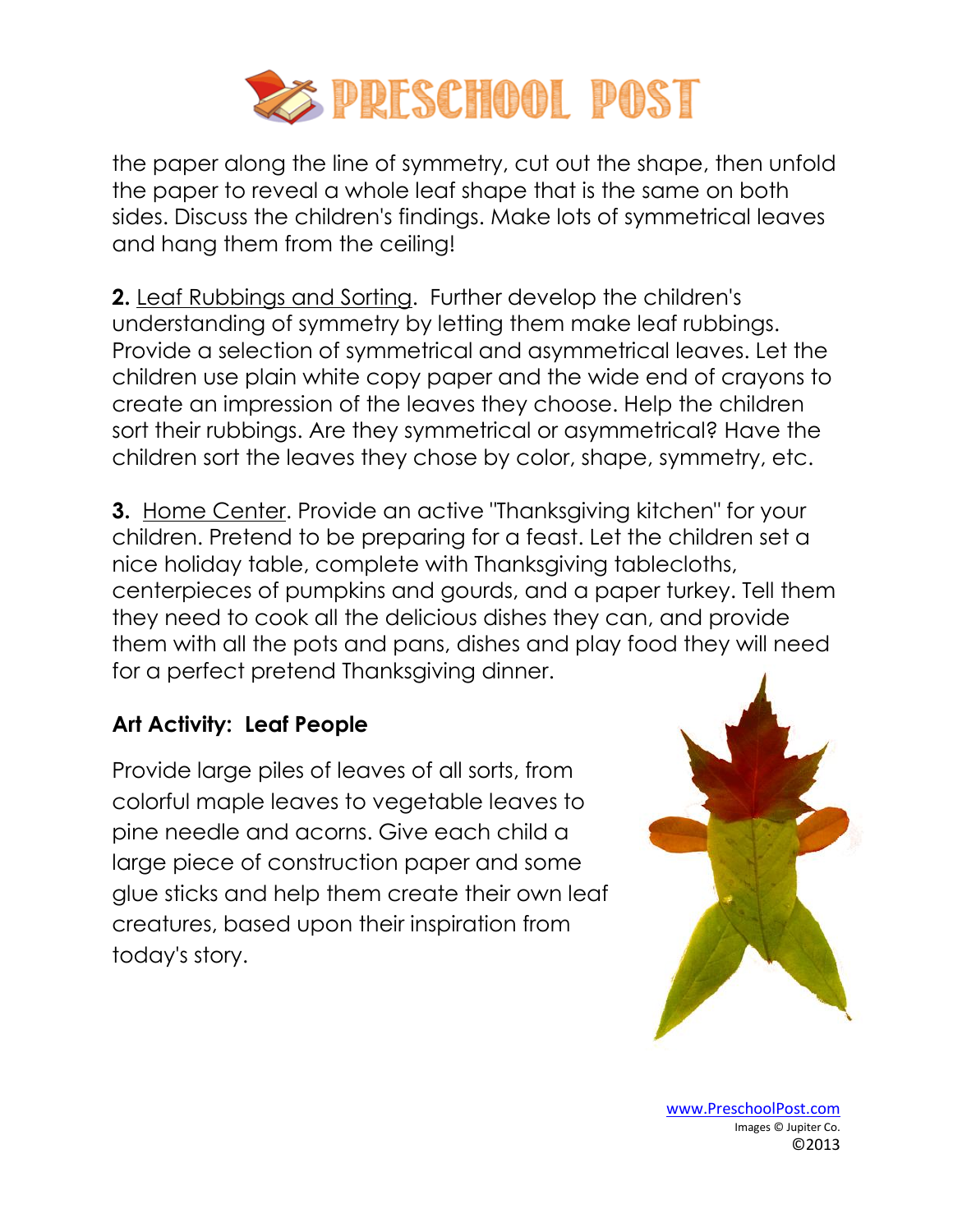

## **Bible Storytime:**

**Read:** [Thanks for Thanksgiving, by Julie Markes.](http://www.amazon.com/gp/product/0060510986/ref=as_li_ss_il?ie=UTF8&camp=1789&creative=390957&creativeASIN=0060510986&linkCode=as2&tag=christpreschp-20) Share this warm story with the children, taking the time to talk with them about the things they are thankful for that are relevant to *their* experience. (For example, not all children have both a mother and a father, or both grandparents, so be sure to focus on the things that they can relate to.) Ask the children how *their* families celebrate Thanksgiving. Talk about some of the common customs, and then relate briefly how the first Thanksgiving came about. Emphasize that this is a time to be thankful to God for all the blessings He has given us, and that all good things (including all the nice things from the story) come from God.

Take your discussion of blessings one step further with the children. Ask them why do they think God blesses us? You will get many good answers, including "because He loves us." Encourage the children to think about what we can do with the things God blesses us with. Help the children to think about sharing, helping, and blessing others. Explain that God expects us to use our blessings to bless others. Explain that Thanksgiving is a wonderful time to remember that we are to not only be grateful for our family, friends, and blessings, but that we are to work hard to help others, work together, and keep our eyes open for ways we can bless others, both within our families and outside of them.

**Bible Verse Bracelets:** "God can bless you with everything you need, and you will always have more than enough to do all kinds of good things for others." [2 Corinthians 9:8](http://www.preschoolpost.com/NovemberThanksgiving.html)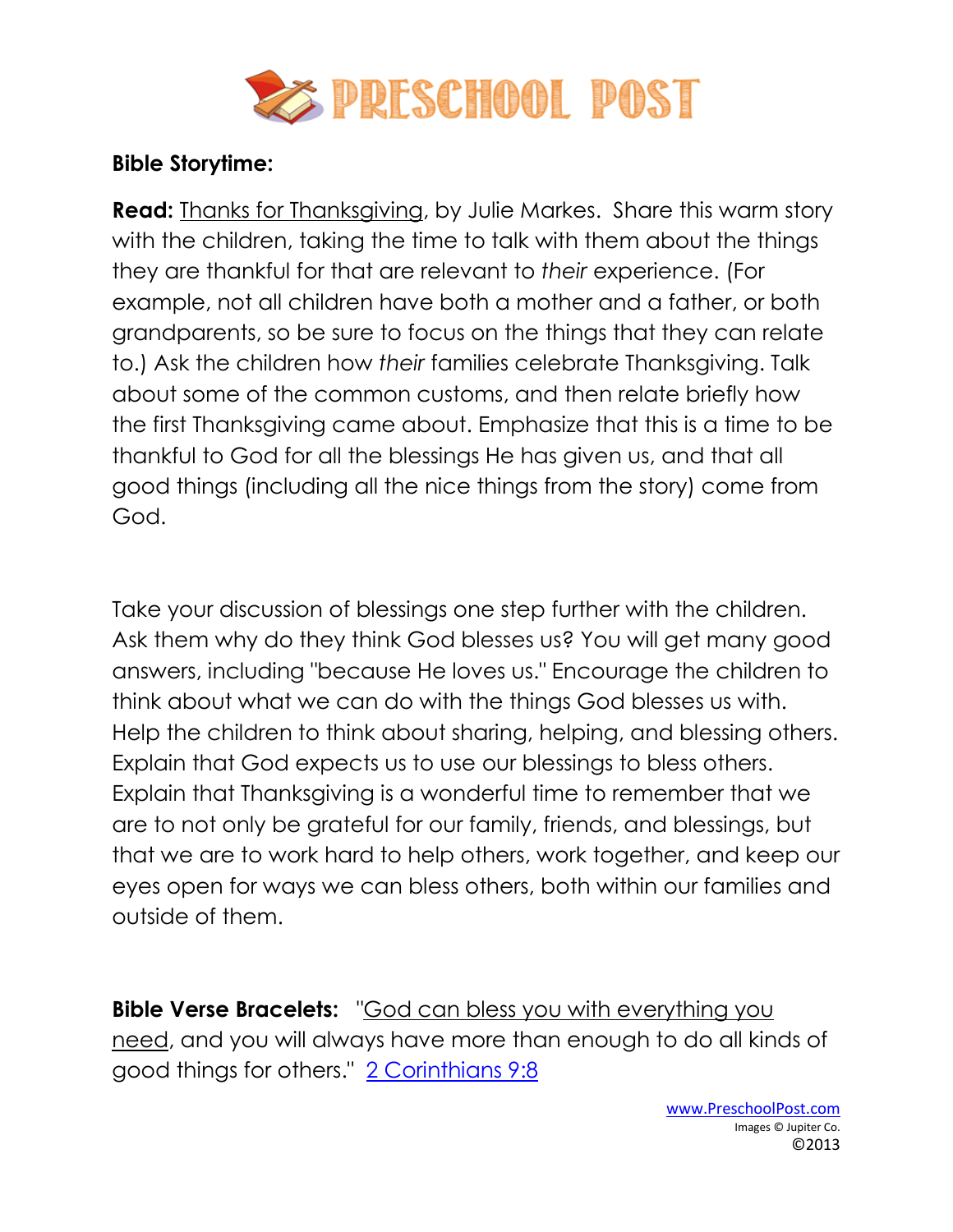

**Bible Song:** ["Count Your Blessings"](http://www.amazon.com/gp/product/B000WEEMR6/ref=as_li_ss_il?ie=UTF8&camp=1789&creative=390957&creativeASIN=B000WEEMR6&linkCode=as2&tag=christpreschp-20) from the album "Songs Kids Love To Sing: 25 More Sunday School Songs."

## **Additional Activity:**

["Count Your Blessings" number journal.](http://www.preschoolpost.com/NovemberThanksgiving.html) Make a little "book" out of blank paper. Use colored paper and fold the pages in half. Staple or tape the area where the papers are folded to create a "binding." Help the children to write a number on each page, from 1 to 10, or 1 to 5, depending on the ages of your children. Then, let the children decide what things they are thankful for, and let them either draw or paste magazine cut-outs on their pages. For example, if, on the "3" page, the child is thankful for friends, draw or find 3 "friend" images to put onto the number "3" page. Fill the book up with blessings, and then decorate the cover.

## **Optional Resources:**

[Handwriting Sheet L is for Love](http://www.preschoolpost.com/NovemberThanksgiving.html)

[Bible Handwriting Sheet L is for Lamb](http://www.preschoolpost.com/NovemberThanksgiving.html)

**[Autumn Leaves Poetry Worksheet](http://www.preschoolpost.com/NovemberThanksgiving.html)** 

## **Helpful Links:**

[Fall Leaf Printables at Preschool Mom](preschoolmom.com/Themes/FallLeaf.html)

Thanksgiving Bible Resources [at Christian Preschool Printables](http://www.christianpreschoolprintables.com/Thanksgiving.html)